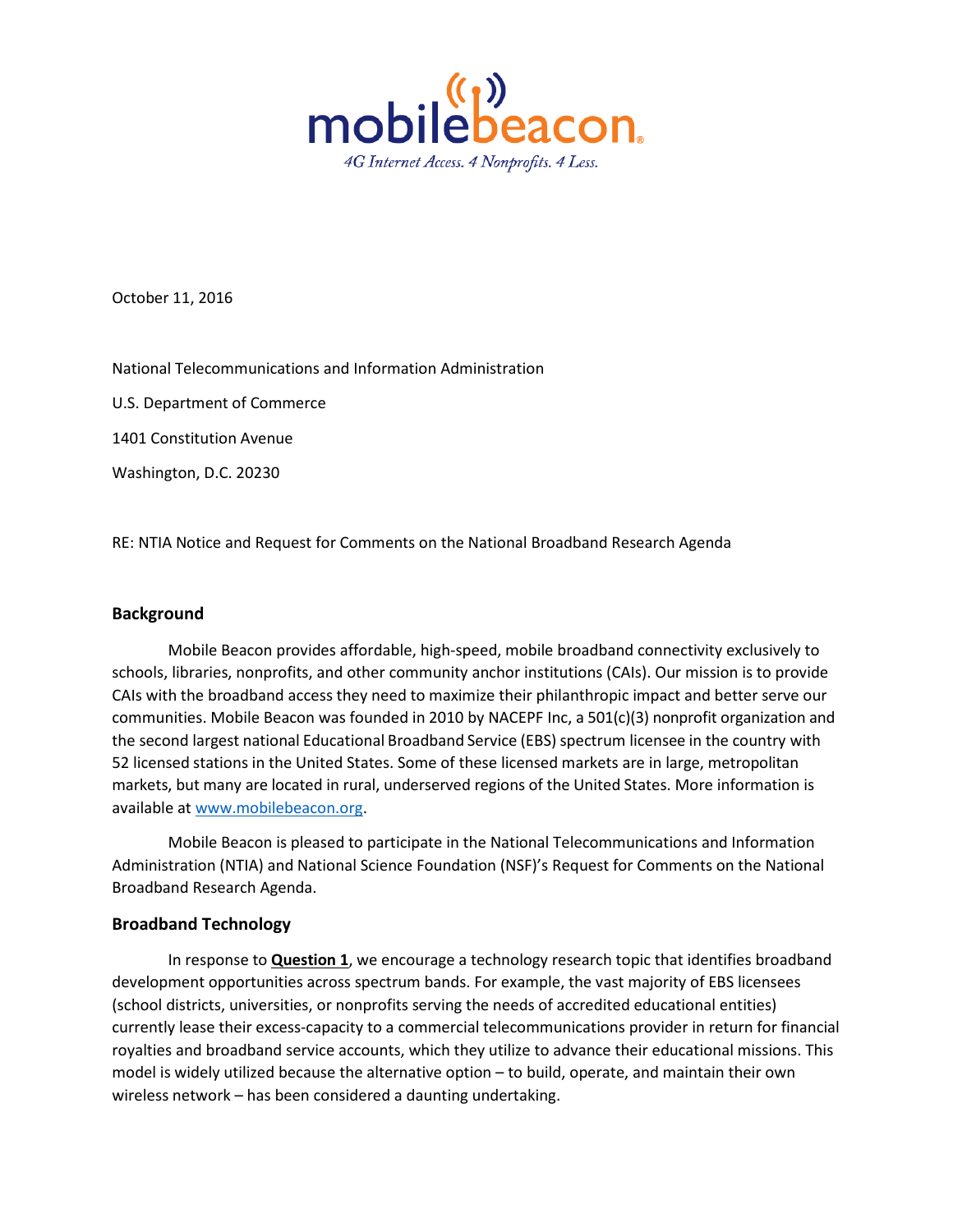However, the success of the municipal or community broadband programs suggests there may be more collaboration opportunities or deployment strategies that are viable. For example, Chattanooga has debunked the myth that municipal broadband is not financially viable by building a 10-gigabit per second service that is 85% faster than Comcast and half the price – and offers additional discounts to low-income residents.<sup>[1](#page-1-0)</sup> Additionally, one recent example of an EBS licensee constructing its own network is Abelmarle County Public School located in rural Virginia, near the Blue Ridge Mountains. Further research and the development of whitepapers and toolkits may encourage more EBS licensees – particularly those in rural areas – to consider a municipal or community broadband deployment as a viable alternative to leasing their excess capacity.

Although we highlight EBS as an example, we believe the National Broadband Research Agenda should not focus too narrowly on opportunities within certain spectrum bands; rather, research what opportunities exist both in licensed and unlicensed spectrum and which applications are best suited to certain spectrum bands. For example, the library TV white space trials<sup>[2](#page-1-1)</sup> were successfully executed at a low cost, fairly short lead time to setup, and showed promise for particular applications (e.g. disaster planning/recovery).

## **Comments on Broadband Access and Adoption**

In response to **Question 4**, we believe there is a critical lack of data around data caps and the resulting implications for digital inclusion, particularly information around how much data is needed for different types of applications and what growth projections should be applied to ensure preset data allotments for long-term programs keep pace with changes in technology. For example, CTIA states mobile data traffic by 2019 will be nearly six times the levels used in 2014.<sup>[3](#page-1-2)</sup> But there are many programs for low-income individuals in place that offer a set 3 or 5 GB a month for four years, with no mechanism to increase the data allotment to meet evolving data consumption trends or projected needs.

In response to **Question 9**, we think one of the most important research objectives is to establish a framework that identifies the varying degrees of the digital divide. A recent article from Pacific Standard highlights the current difficulty we have in describing and measuring the digital divide.

*"Traditionally, the way the digital divide has been portrayed has definitely been a binary," says Crystle Martin, a postdoctoral researcher at University of California–Irvine who specializes in studying digital literacy. "It's been viewed, if you give people access to technology, they will be able to be online and able to access all the things available. But it actually doesn't turn out to be true." [4](#page-1-3)*

If the National Broadband Research Agenda included a proposal to develop a framework that could be used to identify the "sliding scale" of an individual's (or household's) broadband needs, it

<span id="page-1-0"></span> <sup>1</sup> [https://www.thenation.com/article/chattanooga-was-a-typical-post-industrial-city-then-it-began-offering](https://www.thenation.com/article/chattanooga-was-a-typical-post-industrial-city-then-it-began-offering-municipal-broadband/)[municipal-broadband/](https://www.thenation.com/article/chattanooga-was-a-typical-post-industrial-city-then-it-began-offering-municipal-broadband/)<br><sup>2</sup> <http://www.telecompetitor.com/libraries-get-serious-tv-white-spaces-broadband/><br><sup>3</sup> [http://www.ctia.org/docs/default-source/default-document-library/062115mobile-data-demands-white-paper-](http://www.ctia.org/docs/default-source/default-document-library/062115mobile-data-demands-white-paper-new.pdf)

<span id="page-1-1"></span>

<span id="page-1-2"></span>[new.pdf](http://www.ctia.org/docs/default-source/default-document-library/062115mobile-data-demands-white-paper-new.pdf)

<span id="page-1-3"></span><sup>4</sup> <https://psmag.com/the-term-digital-divide-doesn-t-work-anymore-be01a9cbef11#.mo3jfqktf>